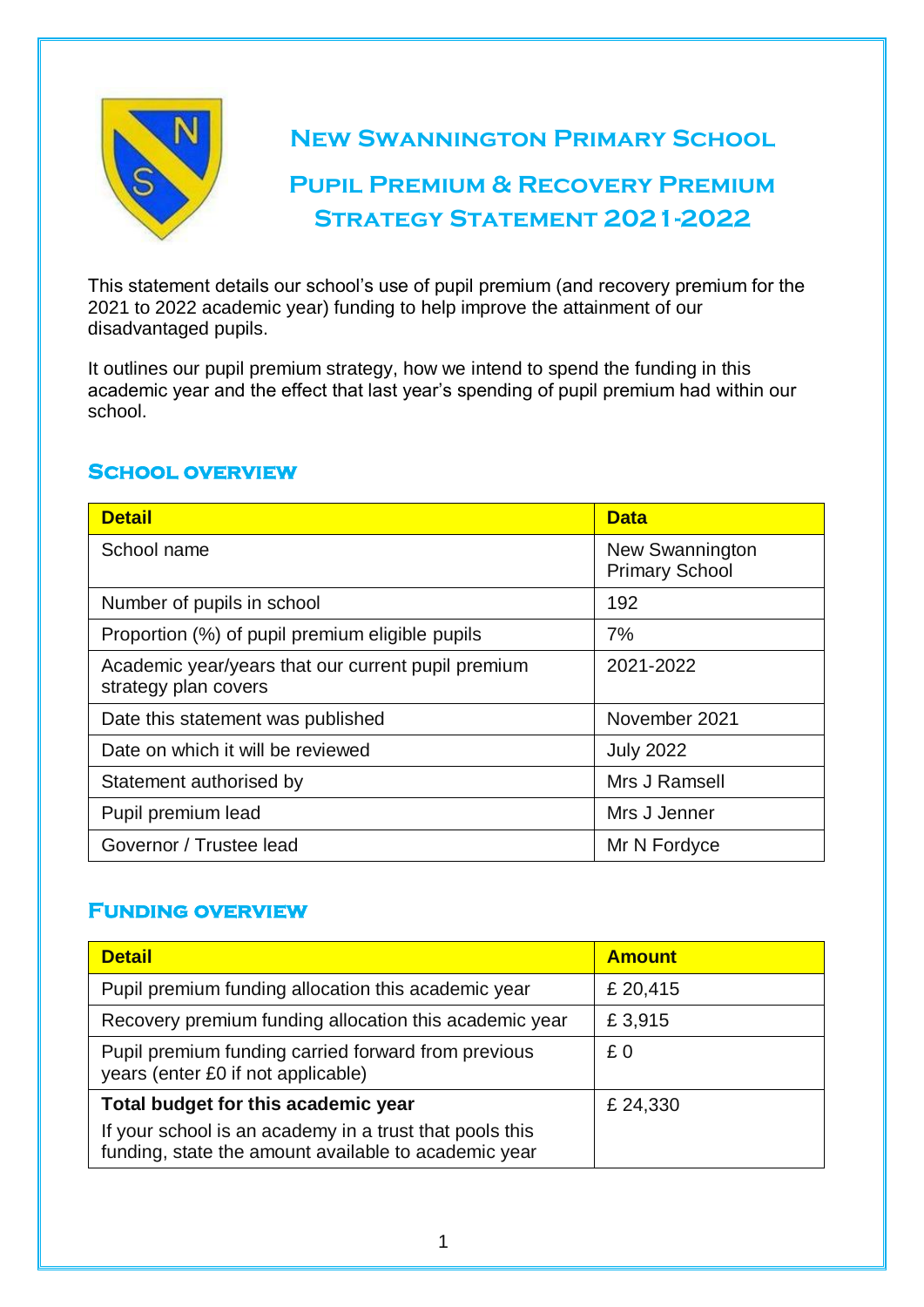# **Part A: Pupil premium strategy plan**

### **Statement of intent**

At New Swannington Primary School we have high expectations for all pupils and believe that, with high quality teaching, pastoral support, effective engagement with parents and a personalised approach to meeting children's needs, every child can fulfil their individual academic, social and emotional potential.

Strong leadership ensures that Pupil Premium funding is allocated effectively each year to have the necessary impact across school so that pupils achieve at least the same academic outcomes as non-disadvantaged pupils with similar starting points, and so that they have equal access to the extended curriculum and enrichment opportunities eradicating educational inequality. Our current strategy reflects research conducted by the EEF and data taken from Liase and Perspective Lite, which also highlights attendance. This information has allowed us to identify the specific needs of our children and the most cost worthy approach to overcome their barriers. Our main focus for this year is CLL in Early years, phonics support and early reading and writing skills.

We acknowledge the direct link between our Pupil Premium children and those children with SEND needs. 46% of children who are pupil premium are also SEND and teachers work very closely with SEND support and the Family Support practitioner to ensure a holistic approach to meeting their needs.

Embedded into our practice is the importance of cultural and arts opportunities in supporting the wider learning of disadvantaged students, enhancing cultural capital and removing barriers to accessing and understanding the wider curriculum. At New Swannington we believe that providing continuous high quality CPD training, using external agencies where appropriate, is fundamental to ensuring our children are provided with a broader and richer curriculum which is bespoke to our children's needs ensuring they develop into confident, independent and successful learners who will thrive in later life and make a positive contribution to society.

Leaders also use the funding to create opportunities for children to develop resilience, perseverance, self-esteem through quality, targeted and bespoke pastoral care for children and their families through the use of a Education family link officer, family support , we believe that children's emotional wellbeing is the key to all development and fundamental to their success, due to this we will also be using Pupil Premium funding to train our own ELSA who will lead whole staff CPD and for the use external agencies such as educational psychologists when required.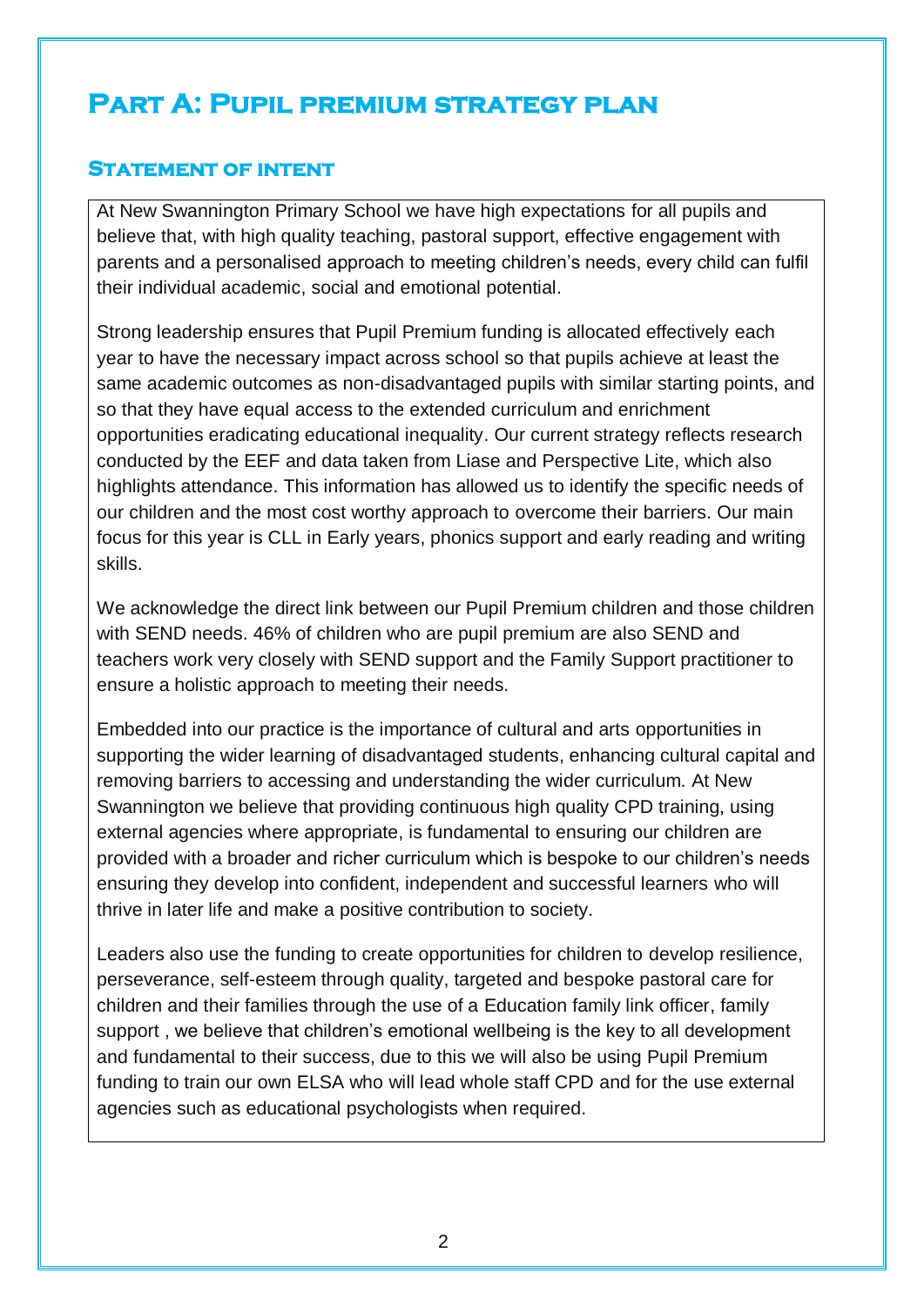#### **Challenges**

| <b>Challenge</b><br>number | <b>Detail of challenge</b>                                                                                                                                                                                                                                                                                                                                                                                                                                                                                                                                                                                                                                                                                                                                                                                                                                                                                                                                                                        |
|----------------------------|---------------------------------------------------------------------------------------------------------------------------------------------------------------------------------------------------------------------------------------------------------------------------------------------------------------------------------------------------------------------------------------------------------------------------------------------------------------------------------------------------------------------------------------------------------------------------------------------------------------------------------------------------------------------------------------------------------------------------------------------------------------------------------------------------------------------------------------------------------------------------------------------------------------------------------------------------------------------------------------------------|
| 1                          | Traditionally children enter NSPS EYFS below ARE in CL and PSED. This<br>year was no different with only 5 children entering secure within the Nursery<br>band for CLL and 0 for PSED. All of the children had lost time in pre-school<br>due to Covid-19 restrictions and as a result had not had many opportunities to<br>share and take turns with groups of children nor been exposed to a rich<br>language environment of a pre-school setting. At least 3 of the children starting<br>school this year had not attended a pre-school provider at all.<br>Almost 50% of all PP children are working below age related expectations in<br>reading writing and maths across the whole school. A large proportion of this<br>percentage are children in KS1, in particular Year 1. Covid-19 has resulted in a<br>significant widening of the attainment gaps for some Pupil Premium children<br>who have missed a significant amount of face-to-face learning during nursery<br>and EYFS years. |
| $\overline{2}$             | Using Ofsted Inspection data report the overall absence for pupils in receipt of<br>FSM was in the lowest 20% of all schools in 2018/2019. This continues to be<br>something we monitor closely and work to rectify it.                                                                                                                                                                                                                                                                                                                                                                                                                                                                                                                                                                                                                                                                                                                                                                           |
| 3                          | Some children in receipt of Pupil Premium have limited life experiences<br>beyond their home and immediate community, creating a 'cultural capital'<br>disadvantage.                                                                                                                                                                                                                                                                                                                                                                                                                                                                                                                                                                                                                                                                                                                                                                                                                              |
| 4                          | 46% of disadvantaged children are also SEND. 5 out of the 6 children who are<br>disadvantaged and SEND have an EHCP, working towards a different<br>curriculum compared to their peers.                                                                                                                                                                                                                                                                                                                                                                                                                                                                                                                                                                                                                                                                                                                                                                                                           |
| 5                          | Mental and emotional wellbeing – some children in receipt of Pupil Premium<br>are not socially and emotionally ready to access learning due to a lack of self-<br>belief, determination and resilience. They can struggle to reflect and evaluate<br>their own learning and often lack self-motivation and confidence to improve.<br>This also affects their ability to make strong friendships and feel valuable.<br>Many of these children have families who struggle and also need support,<br>many being impacted by their mental health. Currently 39% of children<br>receiving Pupil premium are being supported emotionally by our Family<br>Support worker and 57% of children on FSM.                                                                                                                                                                                                                                                                                                    |

### **Intended outcomes**

This explains the outcomes we are aiming for **by the end of our current strategy plan**, and how we will measure whether they have been achieved.

| <b>Intended outcome</b> |                                                                                                                                                                                                                                                                                                                     | <b>Success criteria</b>                                                                                                                                                                                                                               |  |
|-------------------------|---------------------------------------------------------------------------------------------------------------------------------------------------------------------------------------------------------------------------------------------------------------------------------------------------------------------|-------------------------------------------------------------------------------------------------------------------------------------------------------------------------------------------------------------------------------------------------------|--|
|                         | Disadvantaged pupils make at least<br>expected progress, from their individual<br>starting points, across all areas of the<br>curriculum and, more specifically Reading,<br>Writing and Maths.<br>The gap is narrowed in the progress and<br>attainment of PP and other children, both<br>in school and nationally. | The % of disadvantaged pupils achieving<br>GLD in literacy is at least in line with all<br>other areas<br>The gap in phonics attainment between<br>disadvantaged pupils and other pupils is<br>closing and is below the national gap<br>$(2019 - 6%)$ |  |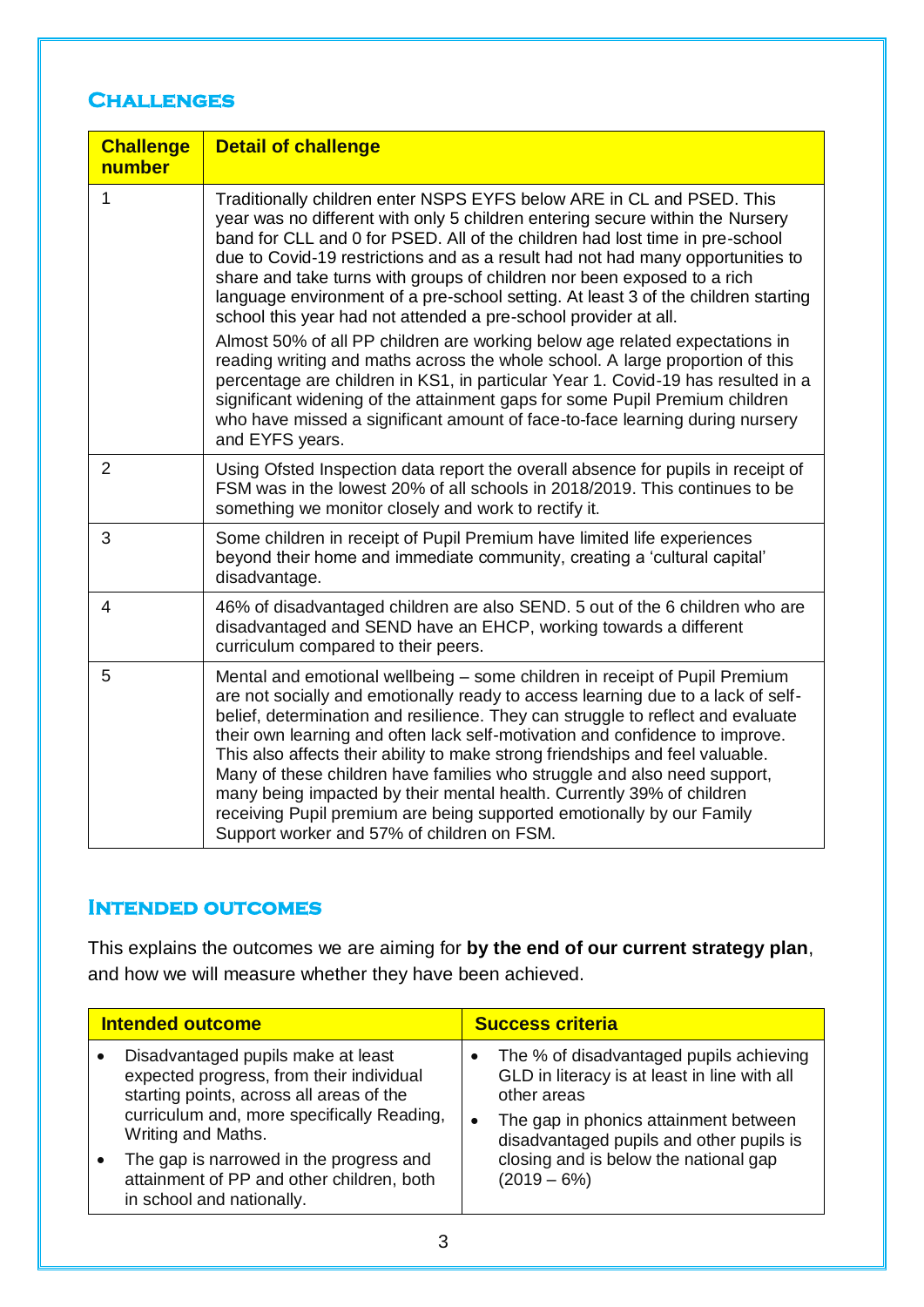- (Taken from SDP) All children develop detailed knowledge and transferrable skills, as well as embed them across the curriculum and, as a result, achieve well through high quality teaching.
- $\bullet$  By the end of KS1, the gap between disadvantaged and other pupils (in school and nationally) is closing rapidly in RWM
- A significant proportion of pupils achieve RWM combined at the end of KS2
- Quality of teaching across school is good or better.

#### *How this will be achieved:*

- Rigorous monitoring of ongoing attainment data will be used to identify key children (specifically the bottom 20%) who need additional support.
- Pupil Progress meetings will be used to share and discuss needs of individuals who require further intervention.
- Qualified teacher to lead targeted small group work for KS1 and Year 3 on RWM and phonics.
- Writing interventions led by Qualified teacher to support KS2 pupils working below age related.
- High level CPD for all staff to support quality teaching of the curriculum.
- Use of Nuffield Early Literacy Intervention
- Talk boost intervention to support CLL in early years and Year 1
- Mastering number for EYFS, Year 1 and Year 2
- Standardised tests will be initiated each term for all children. These will be used to inform teaching, learning and intervention.
- Support staff and class teachers will support learning effectively using AFL strategies to identify and address learning gaps and misconceptions.
- Project X code CPD and implementation for children working at least one year below age expectation.
- All teachers clear about what and how they teach.
- Work given to the learners matches the intention of the curriculum and expectations are demanding and challenging.
- Planning is layered ensuring that lessons are designed to enable all groups of learners to achieve quality outcomes, including knowledge and skills.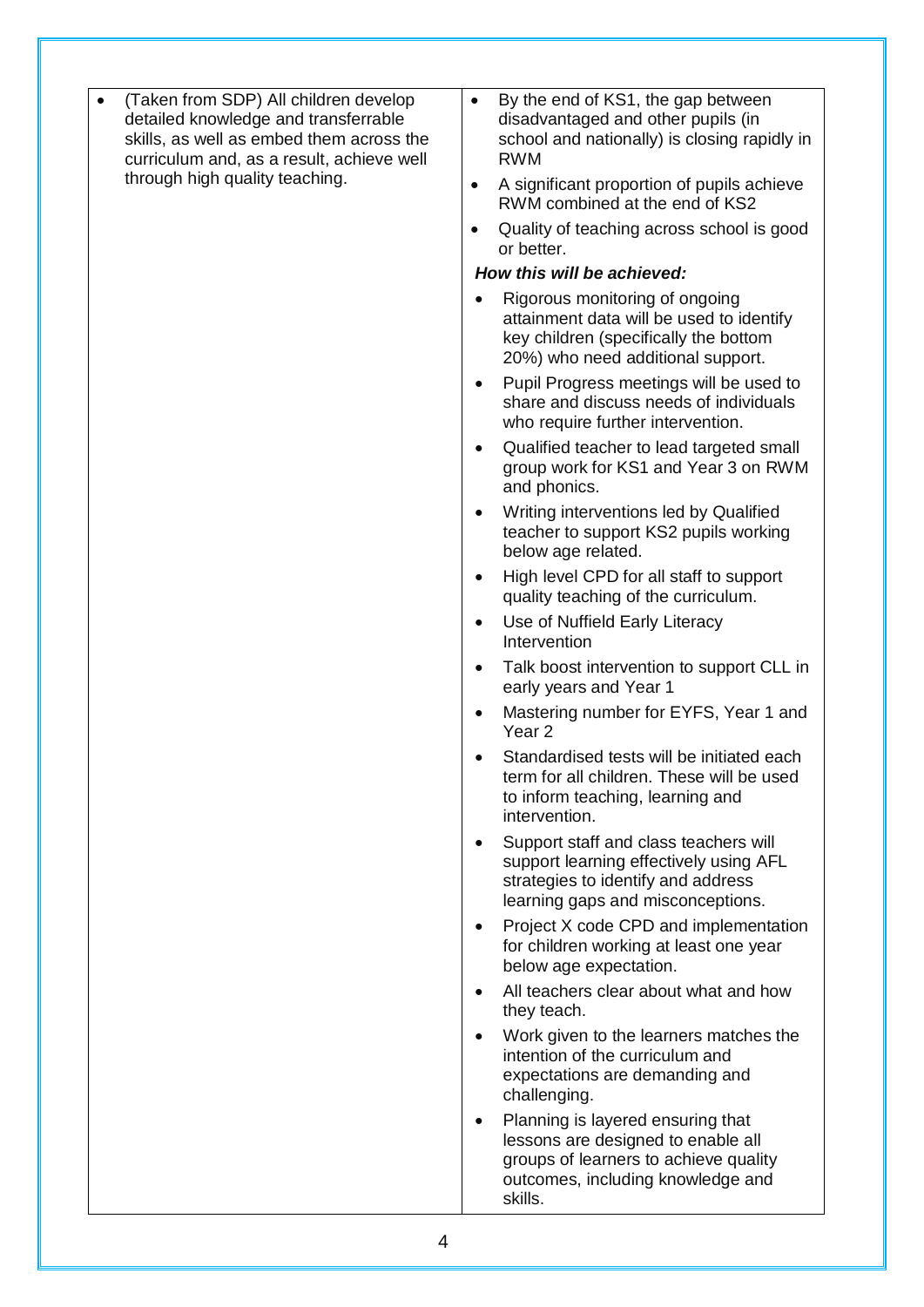| All FSM pupils will meet at least national                                                                                                                                                                         | Attendance for FSM is at least in-line<br>$\bullet$                                                                                                                                                         |
|--------------------------------------------------------------------------------------------------------------------------------------------------------------------------------------------------------------------|-------------------------------------------------------------------------------------------------------------------------------------------------------------------------------------------------------------|
| expectations for attendance and persistent<br>absence.                                                                                                                                                             | with national other.<br>Persistent absence is halved for FSM<br>$\bullet$<br>pupils                                                                                                                         |
|                                                                                                                                                                                                                    | Punctuality for FSM pupils will be in-line<br>with other pupils across school                                                                                                                               |
|                                                                                                                                                                                                                    | How will this be achieved:                                                                                                                                                                                  |
|                                                                                                                                                                                                                    | Robust and rigorous attendance tracking<br>will identify key children, increase their<br>attendance and decrease persistent<br>absence.                                                                     |
|                                                                                                                                                                                                                    | Education link officer and the family<br>support worker will work closely with<br>identified families and strategies worked<br>through together to ensure punctuality<br>and attendance.                    |
|                                                                                                                                                                                                                    | Daily Home/school communication set<br>up to ensure any difficulties in getting<br>children to school are diminished                                                                                        |
|                                                                                                                                                                                                                    | Breakfast club and after school club<br>places offered to the identified children.                                                                                                                          |
| Disadvantaged pupils develop the<br>$\bullet$<br>necessary cultural capital, allowing them<br>to engage in their programme of study,<br>preparing them for success in their next<br>phase of education and in life | Teachers are highly skilled in imparting<br>$\bullet$<br>curriculum knowledge and use AFL<br>strategies to ensure children retain and<br>apply key knowledge from a cross the<br>curriculum                 |
| outside/beyond school.<br>Children have high aspirations for<br>themselves and others.                                                                                                                             | (Taken from SDP) All our children<br>$\bullet$<br>develop detailed knowledge and<br>transferable skills, as well as embed the<br>curriculum and, as a result achieve well<br>through high quality teaching. |
|                                                                                                                                                                                                                    | A significant proportion of children<br>achieve the expected standard across<br>the foundation subjects.                                                                                                    |
|                                                                                                                                                                                                                    | The gap between PP and other children<br>is closing rapidly.                                                                                                                                                |
|                                                                                                                                                                                                                    | How this will be achieved:                                                                                                                                                                                  |
|                                                                                                                                                                                                                    | A highly ambitious, knowledge-<br>engaged and language rich<br>curriculum ensures children know<br>more, remember more and<br>understand more.                                                              |
|                                                                                                                                                                                                                    | Well-planned visits, which match the<br>$\bullet$<br>school curriculum will allow children<br>to gain an understanding of the wider<br>world outside of the local community.                                |
|                                                                                                                                                                                                                    | Pupil premium children will be<br>$\bullet$<br>encouraged to attend extra-curricular<br>activities offered by school and                                                                                    |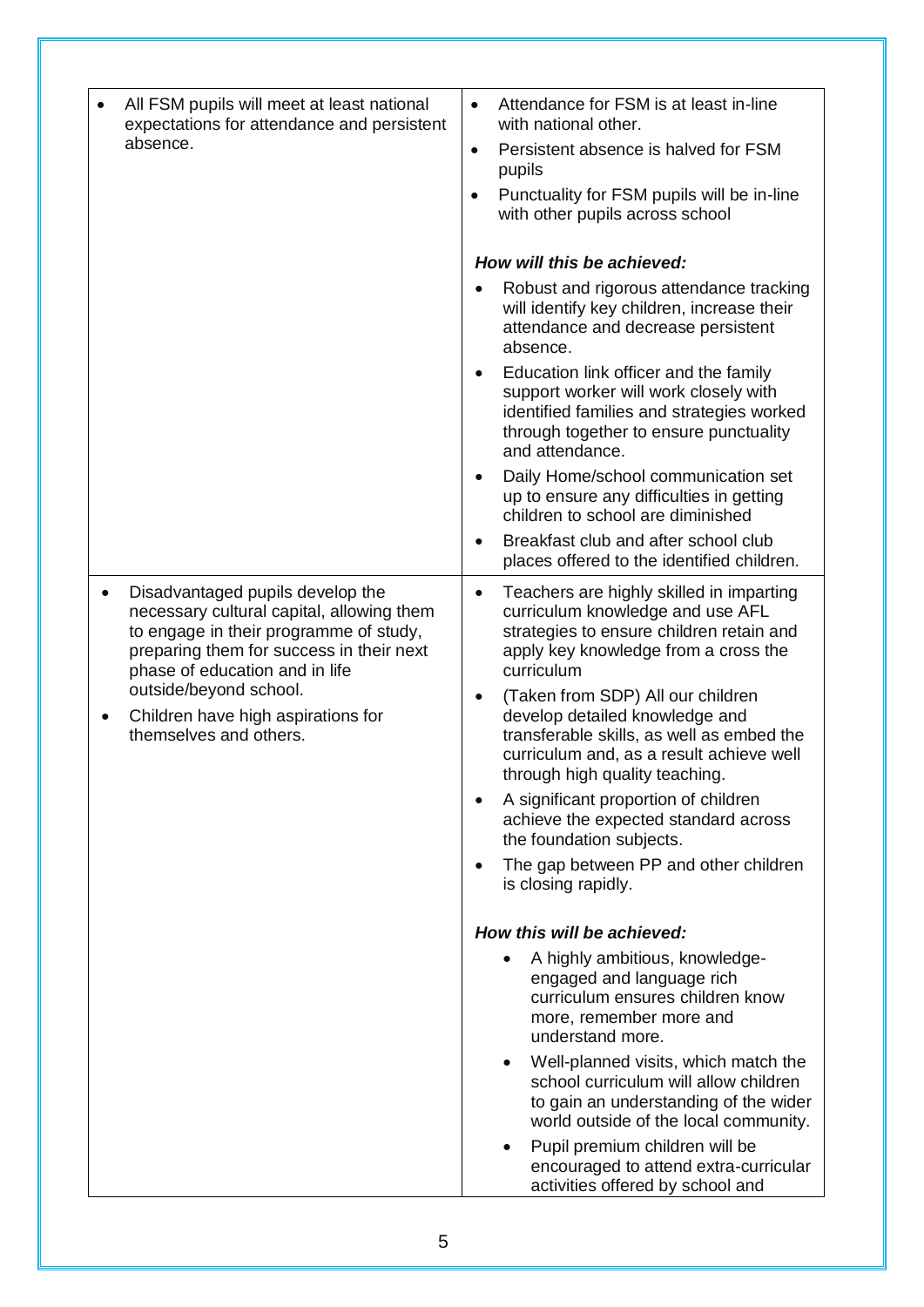|                                                                                                                                                                                                                                 | competitive games against other<br>schools where possible.                                                                                                                                           |
|---------------------------------------------------------------------------------------------------------------------------------------------------------------------------------------------------------------------------------|------------------------------------------------------------------------------------------------------------------------------------------------------------------------------------------------------|
|                                                                                                                                                                                                                                 | All year 6 children will be<br>encouraged to a attend a 5 day<br>residential at the seaside, where<br>needed PP children will be paid for.                                                           |
|                                                                                                                                                                                                                                 | New cooking area and equipment to<br>be bought to support life skills<br>groups. This will support PP children<br>with the skills and abilities to be self-<br>efficient in later life.              |
|                                                                                                                                                                                                                                 | Weekly life skills group – focus on<br>shopping, money, cooking, day to<br>day living and expenses that need to<br>be considered. PP will make regular<br>trips to local supermarkets.               |
|                                                                                                                                                                                                                                 | Use of family support worker                                                                                                                                                                         |
| To ensure disadvantaged pupils with<br>additional barriers to learning have their<br>individual needs addressed so that they<br>make at least expected progress from<br>their starting points in reading, writing and<br>maths. | There will be a more systematic<br>approach to the case studying of<br>individual pupils who have SEND to<br>ensure steps in progress can be more<br>readily measured from their starting<br>points. |
|                                                                                                                                                                                                                                 | How this will be achieved:                                                                                                                                                                           |
|                                                                                                                                                                                                                                 | Use of SEND passports                                                                                                                                                                                |
|                                                                                                                                                                                                                                 | All interventions used have evidence of<br>success using EEF                                                                                                                                         |
|                                                                                                                                                                                                                                 | Continuous CPD and training in house<br>$\bullet$<br>and from external agencies such as<br>Autism Outreach etc                                                                                       |
|                                                                                                                                                                                                                                 | PP money to be used for disadvantaged<br>children requiring Educational<br>Psychologist support.                                                                                                     |
|                                                                                                                                                                                                                                 | Close link between PP and SEND lead<br>$\bullet$                                                                                                                                                     |
|                                                                                                                                                                                                                                 | Children in vulnerable groups such as<br>PP and SEND to be identified and<br>discussed individually at Pupil Progress<br>Meetings.                                                                   |
|                                                                                                                                                                                                                                 | Tracking of PP and SEND pupils to be<br>more robust and evidence to support<br>progress steps clear.                                                                                                 |
| Well-targeted and effective Pastoral Care<br>ensures that our most vulnerable,                                                                                                                                                  | Pupils involved in pastoral interventions<br>$\bullet$<br>make at least expected progress                                                                                                            |
| disadvantaged pupils are fully engaged in<br>all aspects of school life.                                                                                                                                                        | Targets for disadvantaged pupils on<br>$\bullet$<br>individual social and emotional plans are                                                                                                        |
| SEMH outcomes will improve across<br>school                                                                                                                                                                                     | met.<br>Key vulnerable families will be able to<br>$\bullet$                                                                                                                                         |
| (Taken from SDP) The curriculum<br>challenges intolerance and injustice<br>allowing the children to be more self-<br>aware.                                                                                                     | access extended services through early<br>help and supported by our school family<br>liaison worker.                                                                                                 |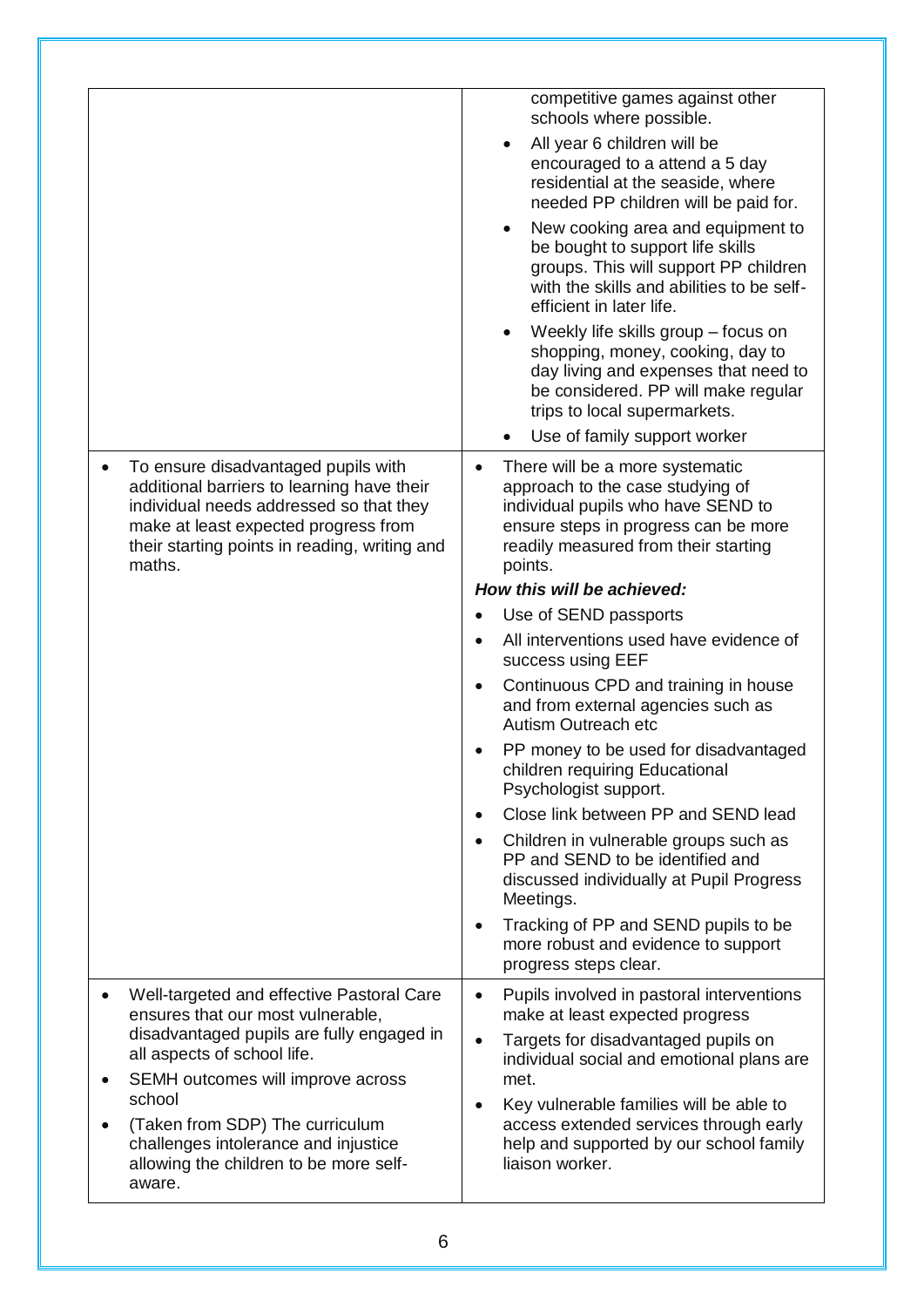| How this will be achieved:                                                                                                                                                    |
|-------------------------------------------------------------------------------------------------------------------------------------------------------------------------------|
| A unique programme of support will<br>be designed and delivered to<br>identified children requiring personal<br>development and wellbeing by our<br>qualified support worker. |
| The school PSHCE curriculum will<br>equip children with skills and develop<br>resilience to safeguard their own<br>mental health and wellbeing.                               |
| Education family link officer to work<br>closely with families struggling at<br>home and continued in school where<br>needed.                                                 |
| EDI training day                                                                                                                                                              |
| <b>ELSA</b> training                                                                                                                                                          |
| Use of learning characteristics<br>across the curriculum and rewarded<br>through assemblies                                                                                   |
| Daily assemblies to focus on SEMH                                                                                                                                             |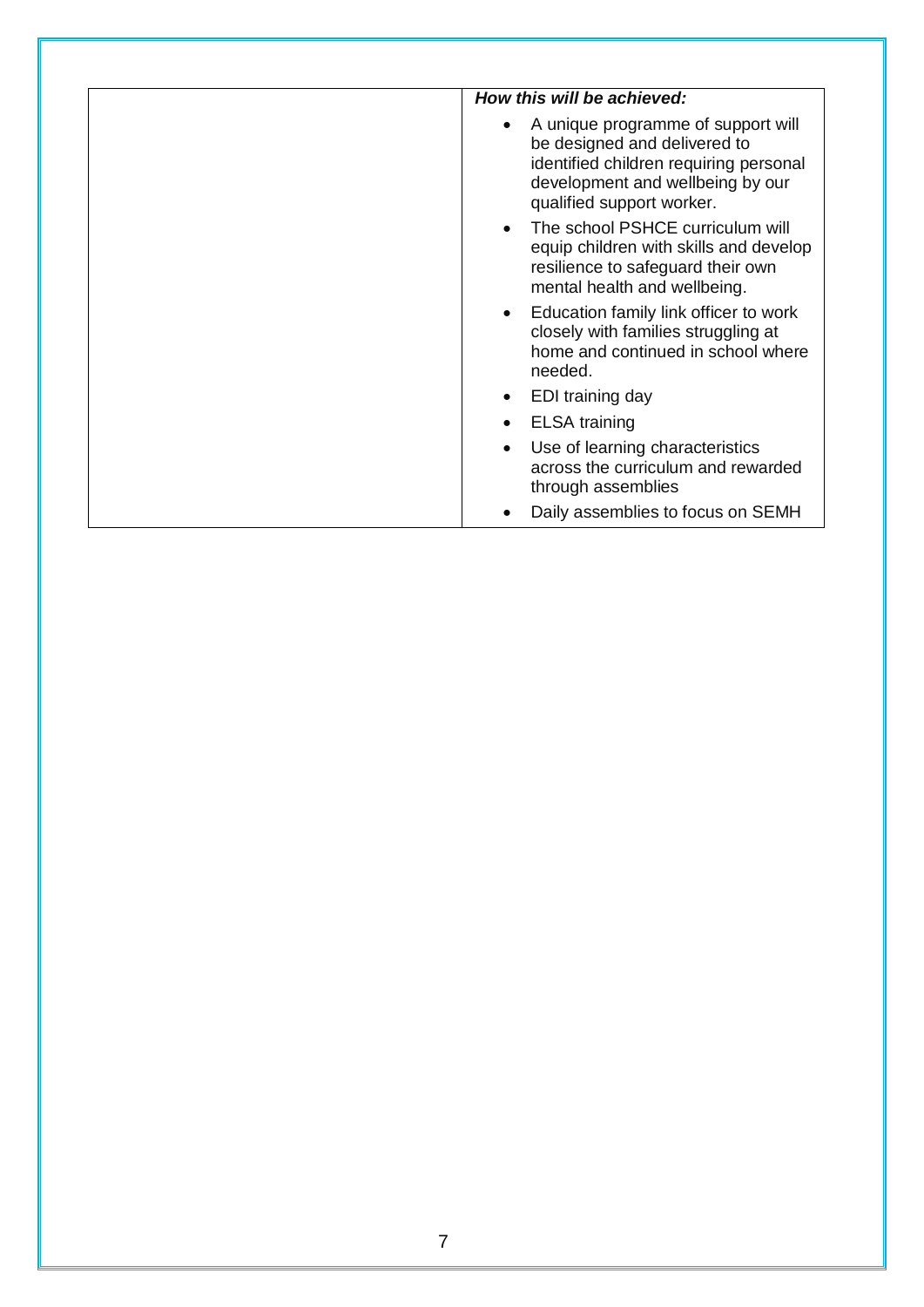### **Activity in this academic year**

This details how we intend to spend our pupil premium (and recovery premium funding) **this academic year** to address the challenges listed above.

### **Teaching (for example, CPD, recruitment and retention)**

Budgeted cost: £3,000

| <b>Activity</b>                                                                                                                                                                                        | <b>Evidence that supports this</b><br>approach                                                                                                                                                                                                                        | <b>Challenge</b><br>number(s)<br>addressed |
|--------------------------------------------------------------------------------------------------------------------------------------------------------------------------------------------------------|-----------------------------------------------------------------------------------------------------------------------------------------------------------------------------------------------------------------------------------------------------------------------|--------------------------------------------|
| Tailored and specific<br>continuous professional<br>leaning and<br>development to all staff<br>in approaches to the<br>teaching of phonics,<br>reading, writing and<br>maths.<br>Improve CLL for pupil | <b>Evidence from Education Endowment</b><br>Foundation, 'Teaching and Learning<br>Toolkit':<br>Mastery Leaning $= (+5$ months)<br>Phonics= (+5 months)<br>$\bullet$<br>Reading comprehension<br>strategies = $(6$ months)<br><b>Evidence from Education Endowment</b> | 1, 3, 4<br>1, 3, 4                         |
| premium children in<br>EYFS and Year $1 -$<br>Talk boost training                                                                                                                                      | Foundation, 'Early Years Toolkit':<br>Early Numeracy approaches = $(+6)$<br>months)<br>Early Literacy Approaches = $(+4)$<br>months)<br>Communication and Language<br>interventions = $(+4$ months)<br>Social and Emotional learning = $(+4)$<br>months)              |                                            |
| Training and resources<br>for inclusion practice of<br>equality and diversity<br>across the curriculum                                                                                                 | Behaviour interventions = $(+4$ months)                                                                                                                                                                                                                               | 1, 5                                       |
| Elsa training for one<br>member of staff to<br>support disadvantaged<br>pupils                                                                                                                         |                                                                                                                                                                                                                                                                       | 3, 4, 5                                    |

### **Targeted academic support (for example, tutoring, one-toone support structured interventions)**

Budgeted cost: £2.900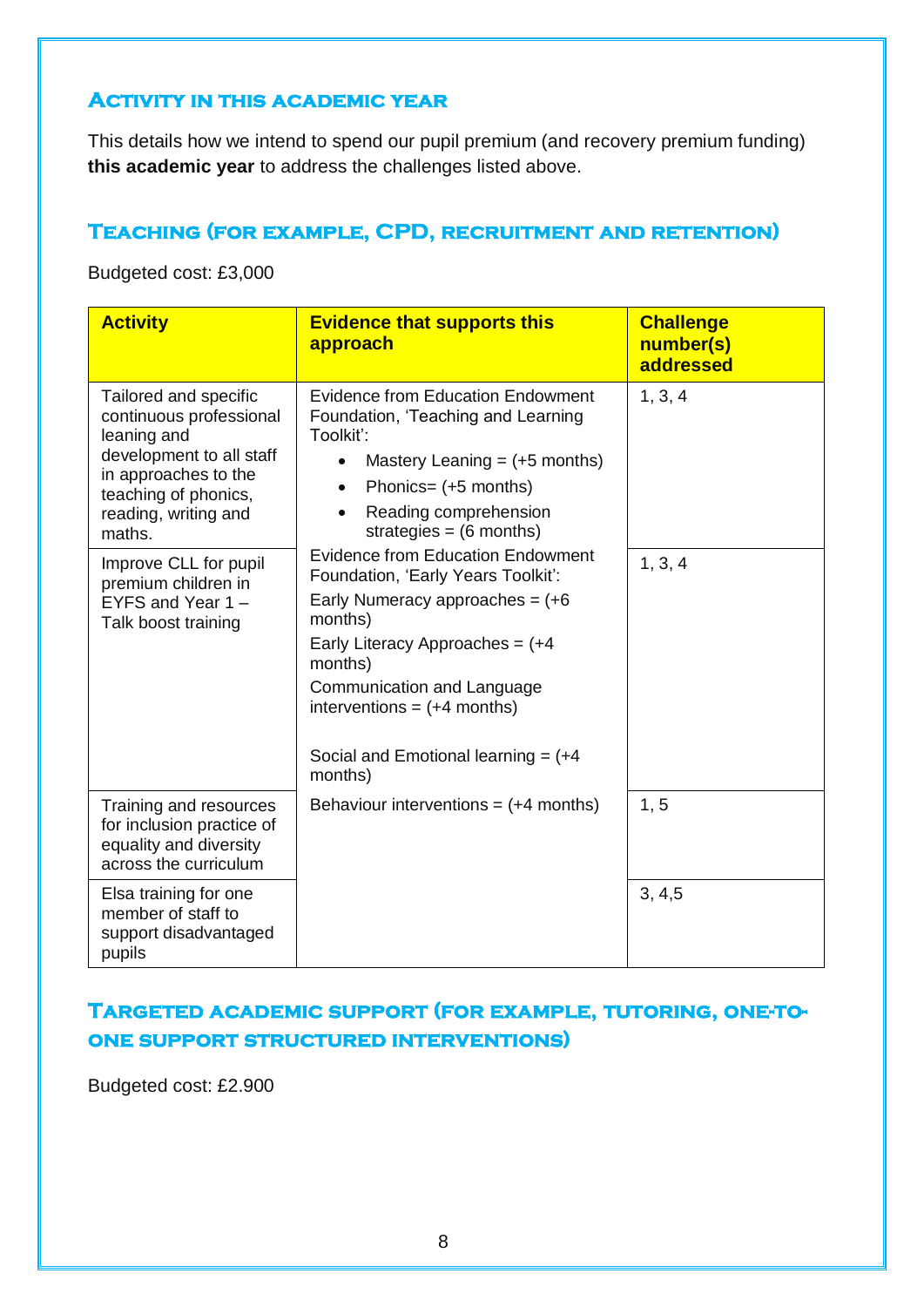| <b>Activity</b>                                                                                                                                                                                                                                                              | <b>Evidence that supports this</b><br>approach                                                                                                                                                                                                              | <b>Challenge</b><br>number(s)<br>addressed |
|------------------------------------------------------------------------------------------------------------------------------------------------------------------------------------------------------------------------------------------------------------------------------|-------------------------------------------------------------------------------------------------------------------------------------------------------------------------------------------------------------------------------------------------------------|--------------------------------------------|
| Use of Nuffield Early<br>Literacy Intervention                                                                                                                                                                                                                               | Evidence from EEF - 'Teaching and<br>Learning Toolkit'.                                                                                                                                                                                                     | 1, 4, 5                                    |
| Phonics catch up<br>sessions for EYFS and<br>Year 1 pupil premium<br>children by a qualified<br>teacher.<br>Weekly small group<br>reading, writing, and<br>maths boosters to<br>target attainment in<br>pupils both 1:1 and<br>small group taught by a<br>qualified teacher. | Individualised instruction $= (+4 \text{ months})$<br>One-to-one tuition $=$ $(+5$ months)<br>Small group intervention $= (+4$ months)<br>Communication and Language<br>interventions = $(+ 6$ months)<br>Reading comprehension strategies =<br>(+6 months) | 1, 4                                       |
| Talk Boost – CLL<br>intervention                                                                                                                                                                                                                                             |                                                                                                                                                                                                                                                             | 1, 4                                       |

## **Wider strategies (for example, related to attendance, behaviour, wellbeing)**

Budgeted cost: £14, 500

| <b>Activity</b>                                                                                                                        | <b>Evidence that supports this</b><br>approach                                                                                                                                                                                 | <b>Challenge</b><br>number(s)<br>addressed |
|----------------------------------------------------------------------------------------------------------------------------------------|--------------------------------------------------------------------------------------------------------------------------------------------------------------------------------------------------------------------------------|--------------------------------------------|
| Sharing a part-time<br>family support worker to<br>pupils with attendance<br>and acute needs<br>regarding EMSH/<br>counselling support | Evidence EEF - Teaching and Learning<br>Toolkit':<br>Social and Emotional Learning $= (+4)$<br>months)<br>Parental Engagement $= (+4$ months)<br>Behaviour Interventions = $(+4$ months)<br>Arts Participation = $(+3$ months) | 2, 4, 5                                    |
| <b>Education Family Link</b><br>officer to support<br>families with attendance<br>and improve parental<br>engagement with<br>school    |                                                                                                                                                                                                                                | 2, 4, 5                                    |
| Cooking equipment and<br>Life skills group                                                                                             |                                                                                                                                                                                                                                | 3, 5                                       |

### **Total budgeted cost: £20,400**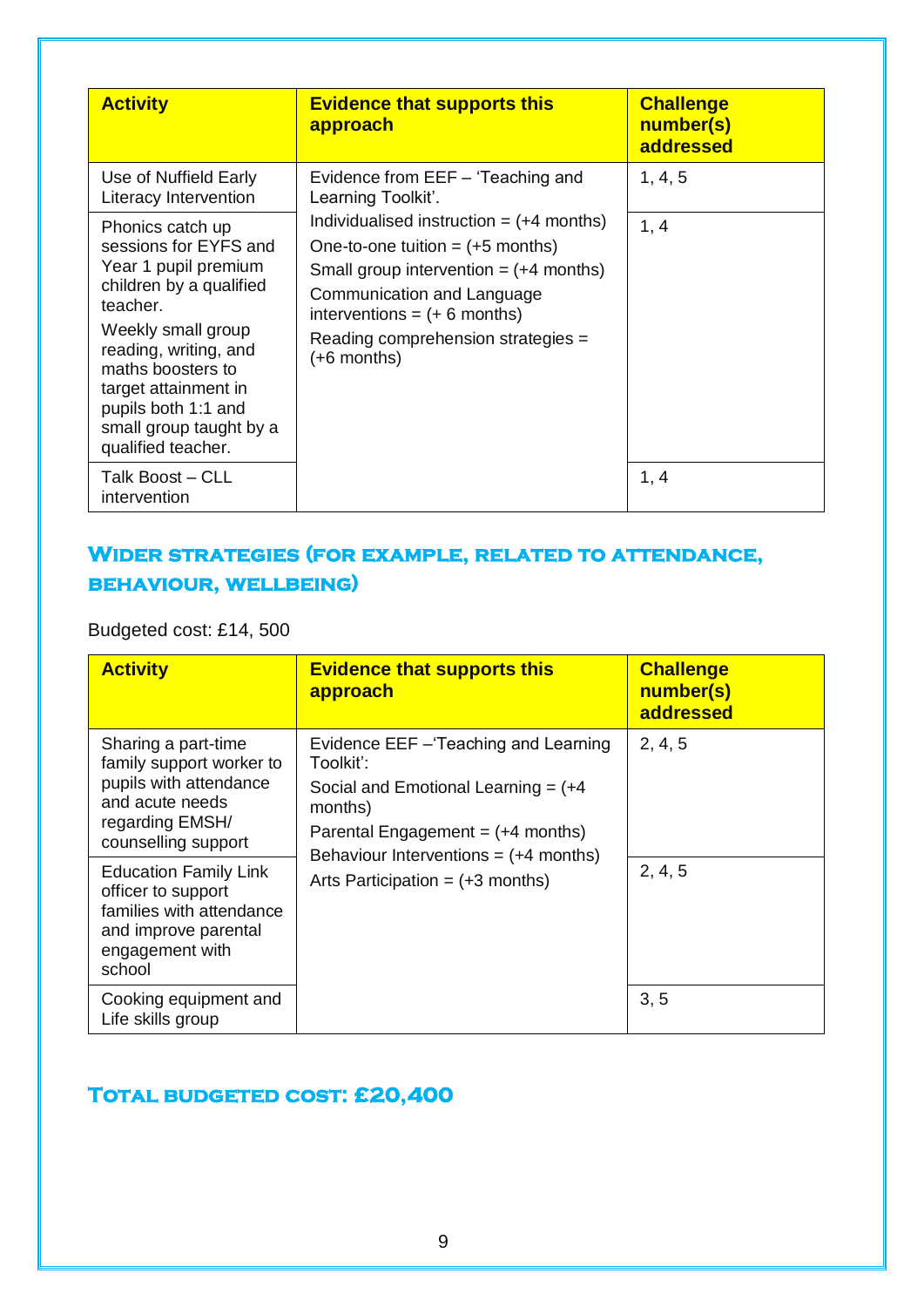# **Part B: Review of outcomes in the previous academic year**

### **Pupil premium strategy outcomes**

This details the impact that our pupil premium activity had on pupils in the 2020 to 2021 academic year.

| <b>Aim</b>                                                                                                                                           | <b>Outcome</b>                                                                                                                                                                                                                                                                                 |
|------------------------------------------------------------------------------------------------------------------------------------------------------|------------------------------------------------------------------------------------------------------------------------------------------------------------------------------------------------------------------------------------------------------------------------------------------------|
| Improve CLL for pupil premium children in<br><b>EYFS</b>                                                                                             | Talk Boost was a success in EYFS with all<br>disadvantaged children making progress.<br>This will be continued for Year EYFS next<br>academic year due to the impact of Covid<br>and lack of face-to-face teaching at pre-<br>school settings.                                                 |
| Ensure all relevant staff (including new staff)<br>have received paid-for training by a phonics<br>Lead to deliver the phonics scheme<br>effectively | Phonics scores are on an upward projection<br>and although the official Year 1 phonics test<br>will be completed later than usual our<br>predictions suggest that the overall average<br>of the class will be in line with National, this<br>includes the disadvantaged children in Year<br>1. |
| Progress in Mathematics                                                                                                                              | Attainment for maths last year in KS1,<br>mastery will be embedded across the key<br>stage to ensure we meet the aim.                                                                                                                                                                          |
| Sharing a part-time Education family link<br>officer and a family support work to support<br>families and pupils with attendance and<br>acute needs  | Strong relationships have been built with<br>parents and carers resulting in improved<br>engagement with school and their children's<br>education. This target will continue in the<br>next academic year as more time is required<br>and this will be reviewed in line with our<br>policy.    |
| To support children's mental health by<br>introducing a sensory room                                                                                 | Due to lockdown restrictions this project has<br>been delayed. However, the funds have<br>been set aside and will commence at the<br>start of the next academic year.                                                                                                                          |

### **Internal School Data for end of Key Stage 2**

NOTE: Due to Coid-19, performance measures have not been published for 2020 to 2021, and 2020 to 2021 results will not be used to hold schools to account.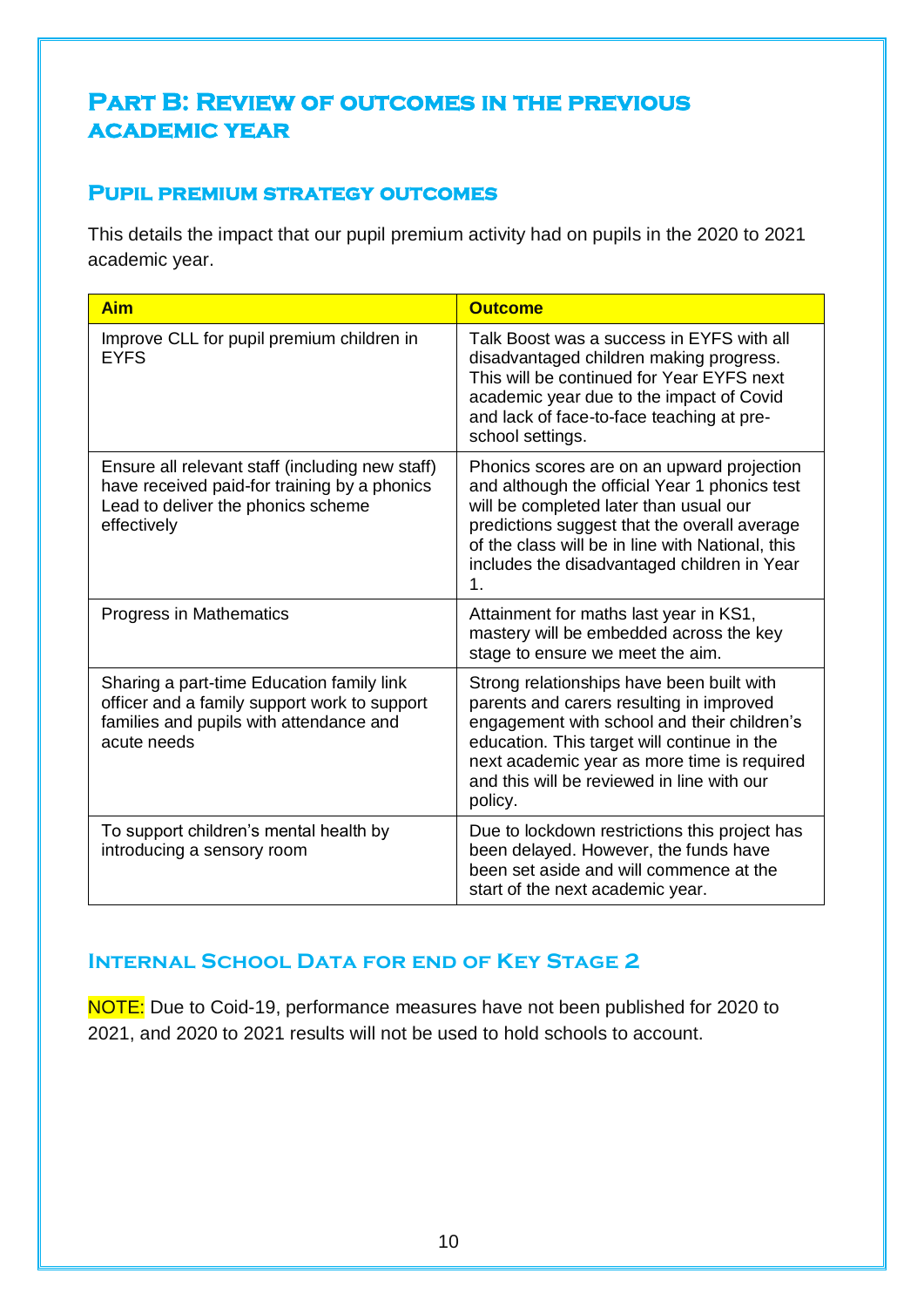|                                                                         | <b>Pupils eligible</b><br>for $PP = 2$<br>children | <b>Pupils not</b><br>eligible for PP<br><u>= 25 pupils</u> |
|-------------------------------------------------------------------------|----------------------------------------------------|------------------------------------------------------------|
| % Achieving expected or above standard in reading,<br>writing and maths | 50%                                                | 56%                                                        |
| % Achieving expected or above standard in reading                       | 50%                                                | 74%                                                        |
| % Achieving expected or above standard in writing                       | 50%                                                | 66%                                                        |
| % Achieving expected or above standard in maths                         | 50%                                                | 67%                                                        |
| % Achieving greater depth standard in reading                           | $0\%$                                              | 30%                                                        |
| % Achieving greater depth standard in writing                           | 0%                                                 | 7%                                                         |
| % Achieving greater depth standard in maths                             | $0\%$                                              | 19%                                                        |

#### **Externally provided programmes**

*Please include the names of any non-DfE programmes that you purchased in the previous academic year. This will help the Department for Education identify which ones are popular in England*

| <b>Programme</b>                   | <b>Provider</b>    |
|------------------------------------|--------------------|
| Equality, Diversion, Inclusion CPD | Inclusive Practice |
| <b>Talk Boost</b>                  | I CAN              |
| Project X Code                     | Oxford Owl         |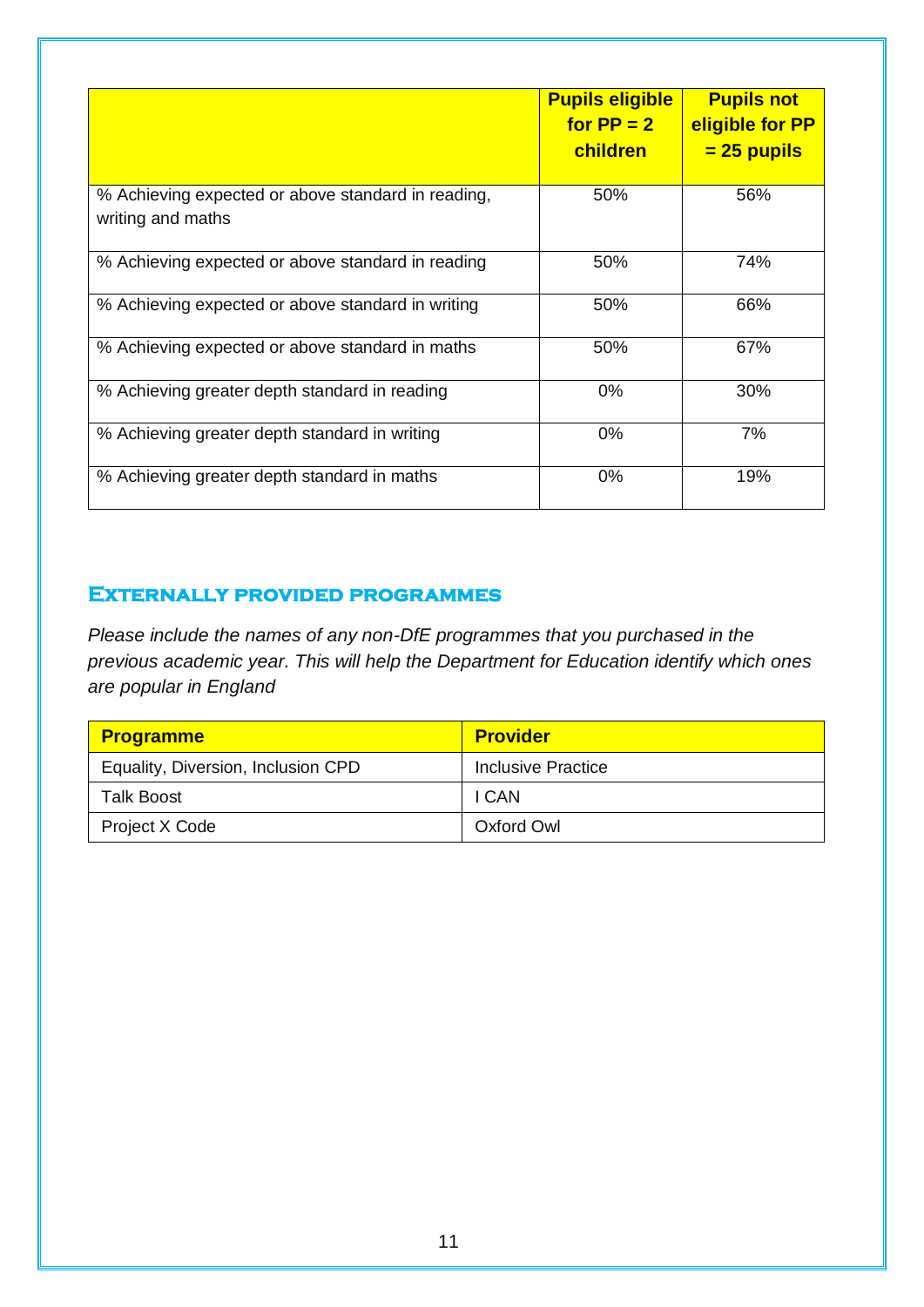

#### **School overview**

| <b>Detail</b>                                                                                             | <b>Data</b>                              |
|-----------------------------------------------------------------------------------------------------------|------------------------------------------|
| School name                                                                                               | New Swannington<br><b>Primary School</b> |
| Number of pupils in school                                                                                | 192                                      |
| Proportion (%) of pupil premium eligible pupils                                                           | 7%                                       |
| Academic year/years that our current pupil premium<br>strategy plan covers (3 year plans are recommended) | 2021-2022                                |
| Date this statement was published                                                                         | November 2021                            |
| Date on which it will be reviewed                                                                         | <b>July 2022</b>                         |
| Statement authorised by                                                                                   | Mrs J Ramsell                            |
| Catch up Lead                                                                                             | Mrs J Ramsell and Mrs<br>K Polumbo       |

#### **New Swannington Primary School Strategy Aims Catch-Up mentor:**

| <b>Measure</b>                                        | <b>Activity</b>                                                                                                                                                        |
|-------------------------------------------------------|------------------------------------------------------------------------------------------------------------------------------------------------------------------------|
| Priority 1                                            | To provide focused classroom support in Year 2 and 3 to support<br>vulnerable children (disadvantaged and lowest 20%) to reinforce<br>whole class teaching             |
| <b>Priority 2</b>                                     | To provide pre- and post-learning to vulnerable Year 2 and Year<br>3 children to enable them to secure their learning in Maths and<br>English.                         |
|                                                       | This will be provided in addition to Maths and English lessons and<br>will be delivered by the catch-up mentor or the class teacher ) both<br>qualified teachers).     |
| Priority 3                                            | Year 2 and Year 3 guided reading group to focus on<br>phonics/reading strategies and comprehension skills                                                              |
| Barriers to learning in<br>these priorities addressed | Spring term COVID lockdown has resulted in lost learning in 20-<br>2021 academic year. Out breaks of Covid and absences for<br>isolation continue to occur in schools. |